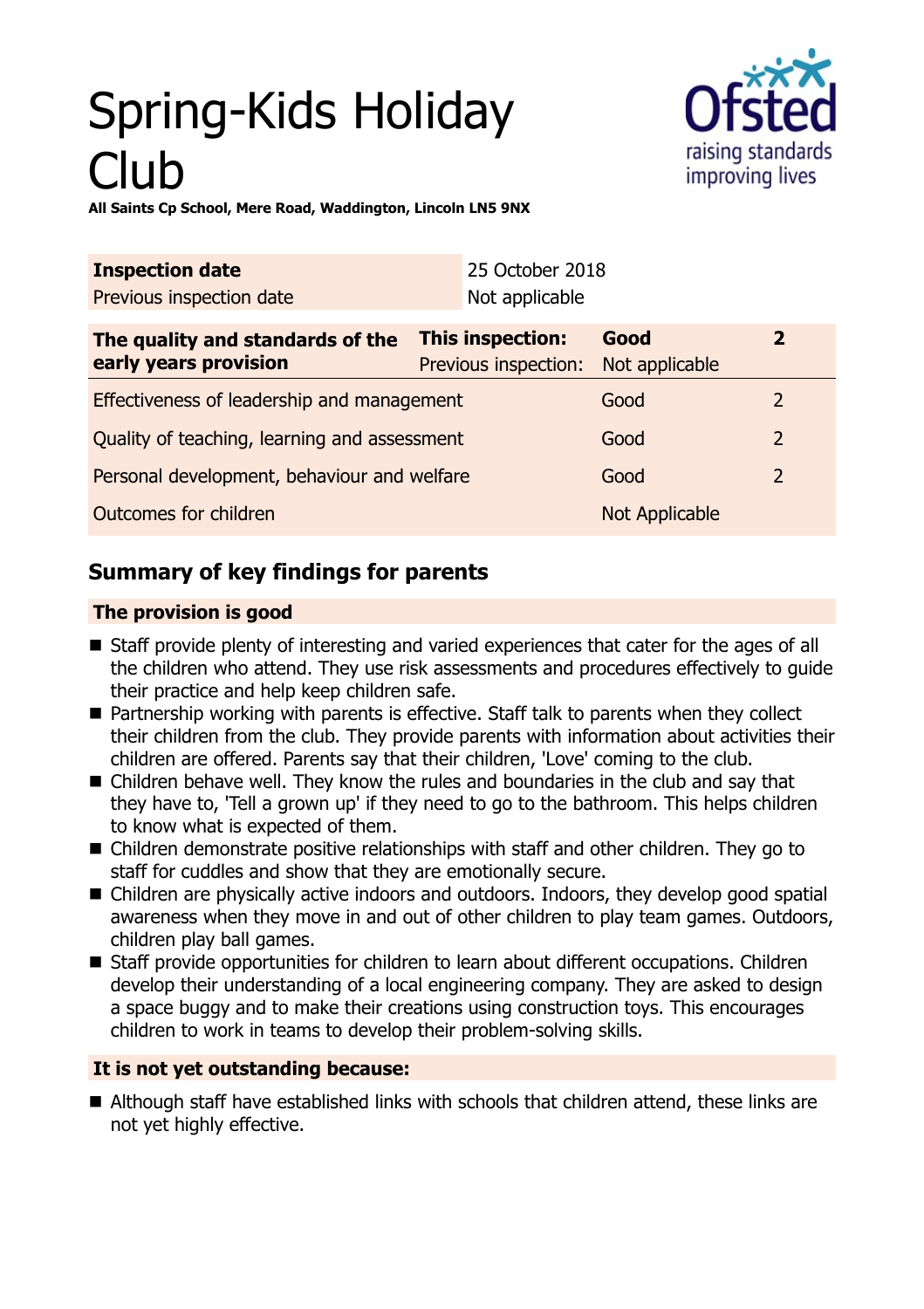# **What the setting needs to do to improve further**

#### **To further improve the quality of the early years provision the provider should:**

■ strengthen partnership working with schools that children attend to help build a more effective shared approach to complement their ongoing care.

#### **Inspection activities**

- $\blacksquare$  The inspector observed the activities indoors and outdoors, and the interactions between staff and children.
- $\blacksquare$  The inspector talked to staff and children at appropriate times during the inspection.
- $\blacksquare$  The inspector completed a joint observation with the club manager.
- $\blacksquare$  The inspector held discussions with the club manager. She looked at relevant documentation and evidence of the suitability of staff working in the club.
- $\blacksquare$  The inspector spoke to a number of parents during the inspection and took account of their views.

## **Inspector**

Hayley Ruane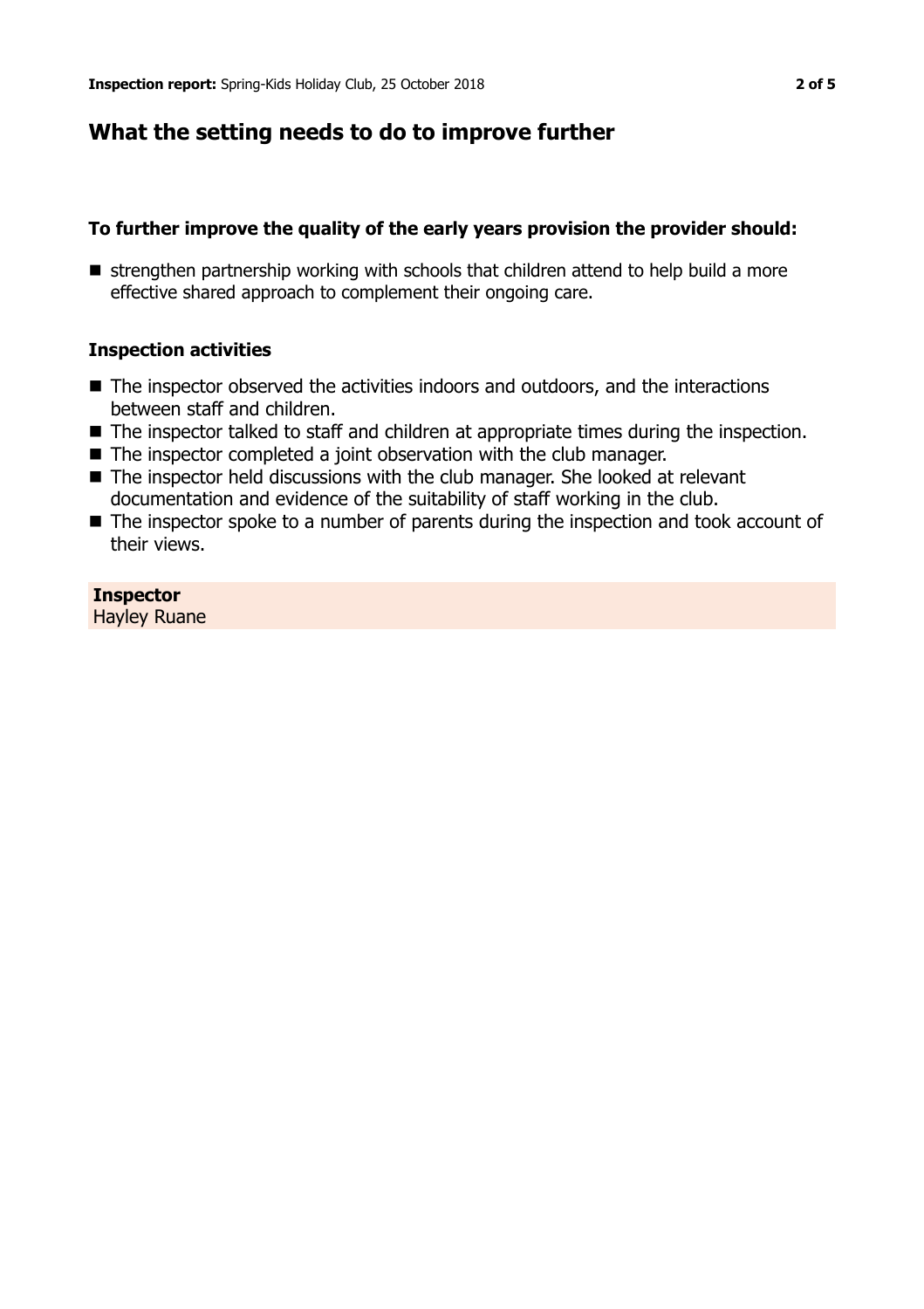# **Inspection findings**

## **Effectiveness of leadership and management is good**

The manager works alongside her staff and supervises them well. Staff have opportunities to reflect on their practice when they attend supervisory meetings. They extend their professional development. For example, when staff attend training courses. Recent training has helped them to develop their understanding of allowing children more opportunities to extend their interests through play. Safeguarding is effective. The manager and staff know the procedures to follow if they have concerns about children's welfare or if there is an allegation made against a member of staff. They know the signs and symptoms to look for that may indicate if a child is at risk. Recruitment and vetting procedures ensure that staff are suitable to work with children. The management team checks staff's ongoing suitability. Parents sign their children in to the club and measures are in place to ensure that children leave with an appropriate adult. This helps to promote children's safety. The manager gathers feedback from parents and children to help her to review the provision. Improvements to resources to support children's roleplay experiences have been made following feedback from children.

## **Quality of teaching, learning and assessment is good**

Staff offer new children time to settle in gradually to the club. They ask children about their interests and make sure that toys and equipment reflect this when they first start. This helps children to settle and to have a sense of belonging in the club. Staff offer children a range of interesting activities that children are excited to take part in. They encourage children to either choose or design pictures that they would like staff to paint on their faces. Children talk confidently to staff about what colours they would like to use and develop their creative skills, building on the skills they learn in school. Staff provide children with resources to make potions. They encourage children to mix different ingredients together and to talk about what they are making. Children enjoy exploring different textures.

## **Personal development, behaviour and welfare are good**

Children know the routine in the club. When they arrive, they know where to hang their belongings. Children help staff to tidy away toys before mealtimes and are given tasks to complete. They write the names of children who would like breakfast and ask them what they would like to eat. This helps children to have a sense of responsibility. Staff offer children a healthy afternoon snack. Children learn about how food is made and take part in making meals, such as pizza. Staff provide opportunities for children to develop their awareness of the wider world. Children are offered different foods to try from other countries. Parents comment positively about the club. They say that their children have grown in independence and have developed their speaking skills since starting at the club. Children demonstrate their independence. For example, when they use knives to spread butter on their toast. They develop their awareness of how to use tools safely.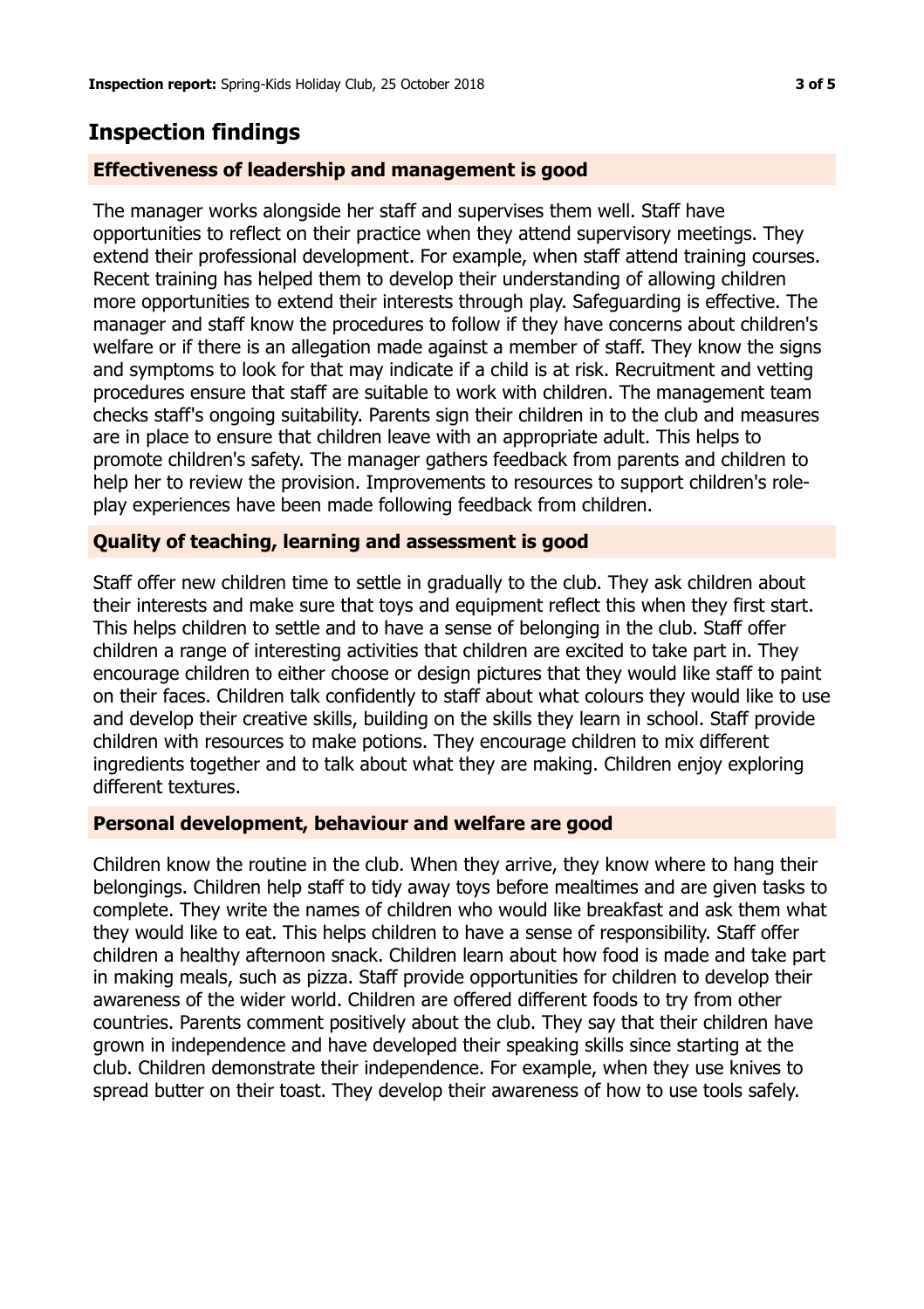# **Setting details**

| Unique reference number                             | EY539475                                                                             |  |
|-----------------------------------------------------|--------------------------------------------------------------------------------------|--|
| <b>Local authority</b>                              | Lincolnshire                                                                         |  |
| <b>Inspection number</b>                            | 10059594                                                                             |  |
| <b>Type of provision</b>                            | Out-of-school day care                                                               |  |
| <b>Registers</b>                                    | Early Years Register, Compulsory Childcare<br>Register, Voluntary Childcare Register |  |
| Day care type                                       | Childcare on non-domestic premises                                                   |  |
| <b>Age range of children</b>                        | $4 - 11$                                                                             |  |
| <b>Total number of places</b>                       | 32                                                                                   |  |
| Number of children on roll                          | 60                                                                                   |  |
| Name of registered person                           | Action For Children Developments Ltd                                                 |  |
| <b>Registered person unique</b><br>reference number | RP539433                                                                             |  |
| Date of previous inspection                         | Not applicable                                                                       |  |
| <b>Telephone number</b>                             | 07730 195068                                                                         |  |

Spring-Kids Holiday Club registered in 2016. The club employs five members of childcare staff. Of these, three hold playwork qualifications at level 3. The club opens from Monday to Friday, during school holidays only. Sessions are from 7.30am until 5.30pm.

This inspection was carried out by Ofsted under sections 49 and 50 of the Childcare Act 2006 on the quality and standards of provision that is registered on the Early Years Register. The registered person must ensure that this provision complies with the statutory framework for children's learning, development and care, known as the early years foundation stage.

Any complaints about the inspection or the report should be made following the procedures set out in the guidance Complaints procedure: raising concerns and making complaints about Ofsted, which is available from Ofsted's website: www.ofsted.gov.uk. If you would like Ofsted to send you a copy of the guidance, please telephone 0300 123 4234, or email [enquiries@ofsted.gov.uk.](mailto:enquiries@ofsted.gov.uk)